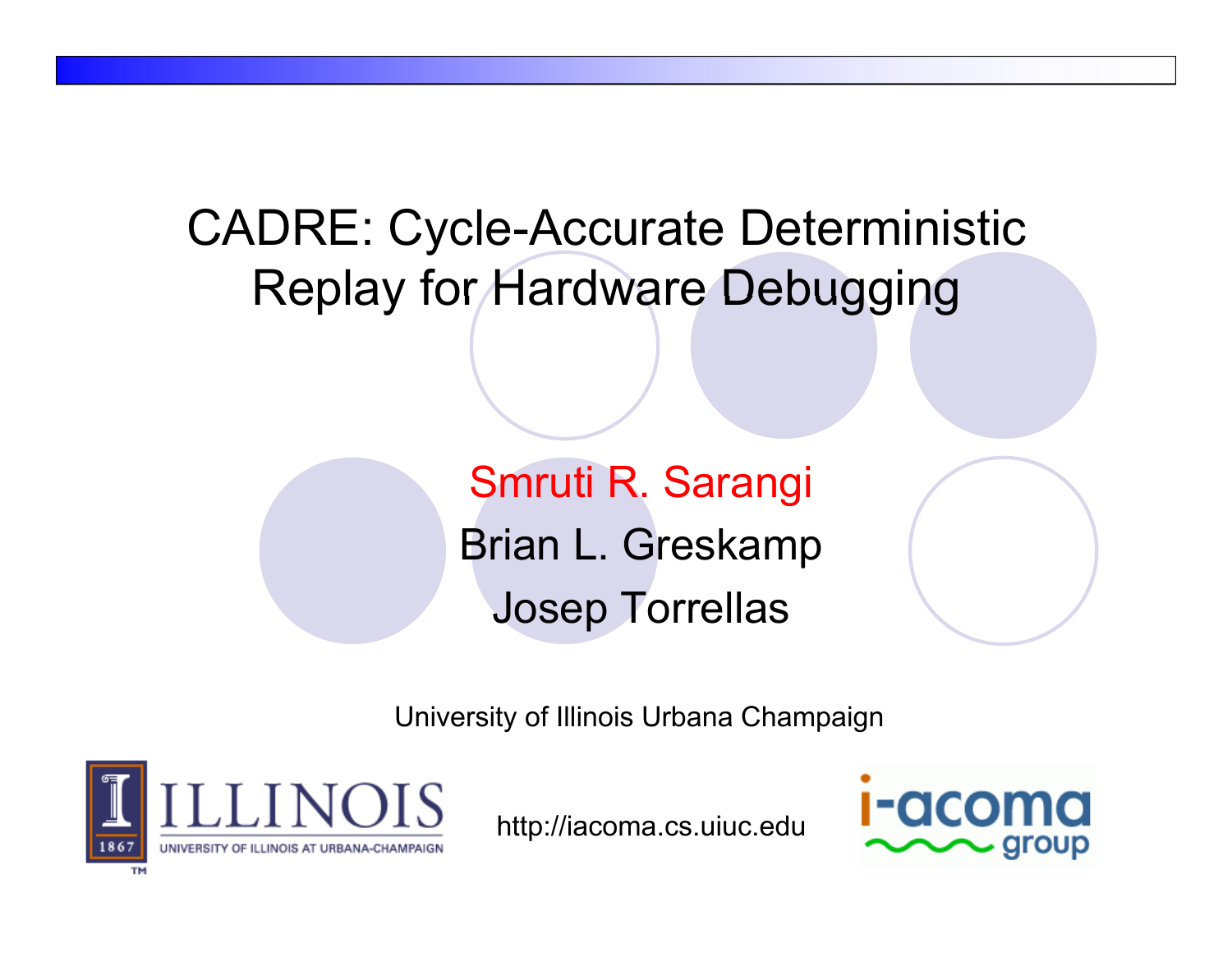## Motivation

- 50-70% effort spent on verification
- $\bullet$ 1-2 year verification times
- $\bullet$ More features on-chip
- $\bullet$ Verification speed not keeping up with complexity
- Some bugs inevitably slip through
	- **O** Pentium fdiv bug
	- **O Prefetching bug in Pentium 4 Xeon**
	- **○IBM G-3 frequency bug**



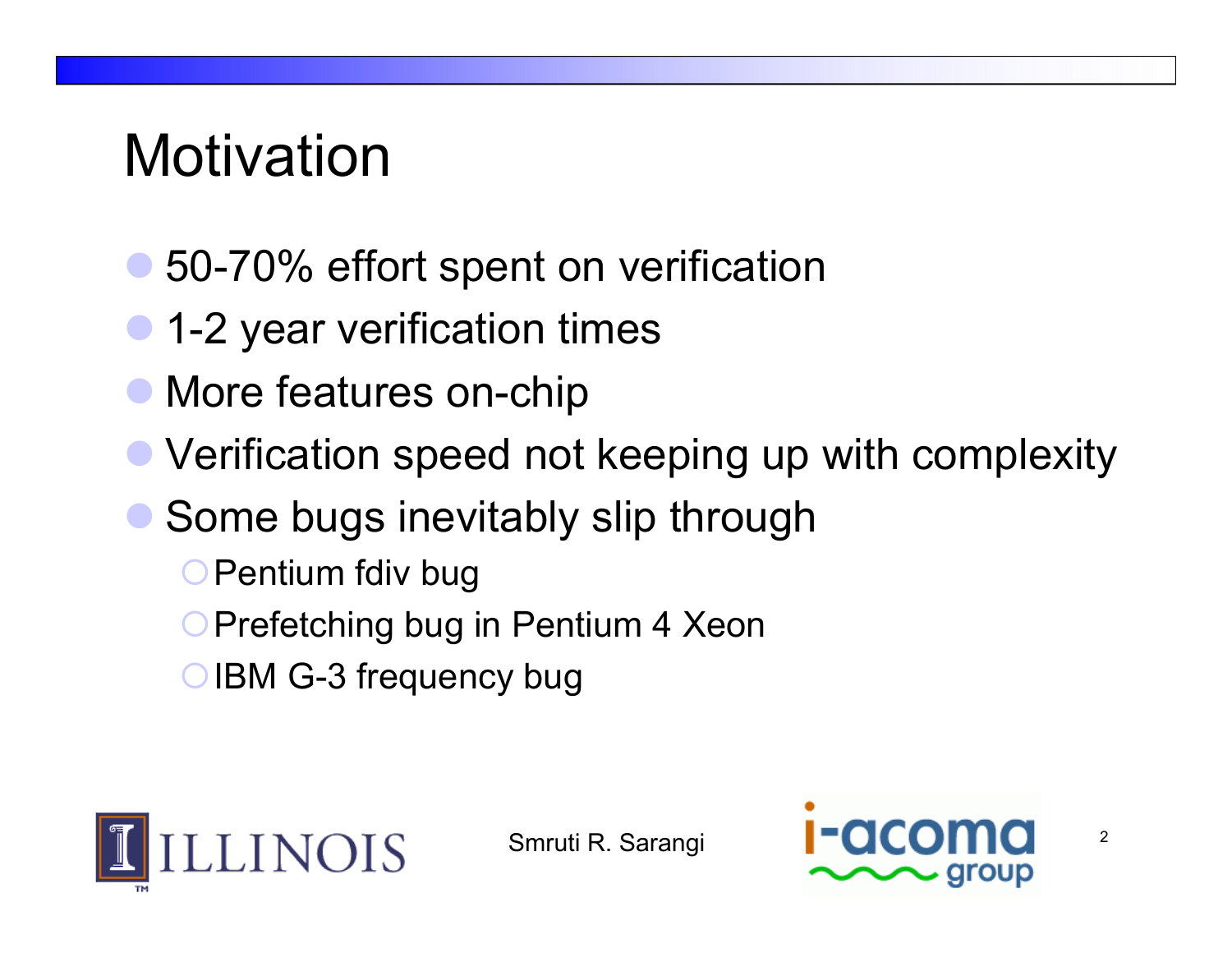#### Error Rate vs Time



• Reduced time to debug  $\rightarrow$  Vital ingredient of profitability



Smruti R. Sarangi

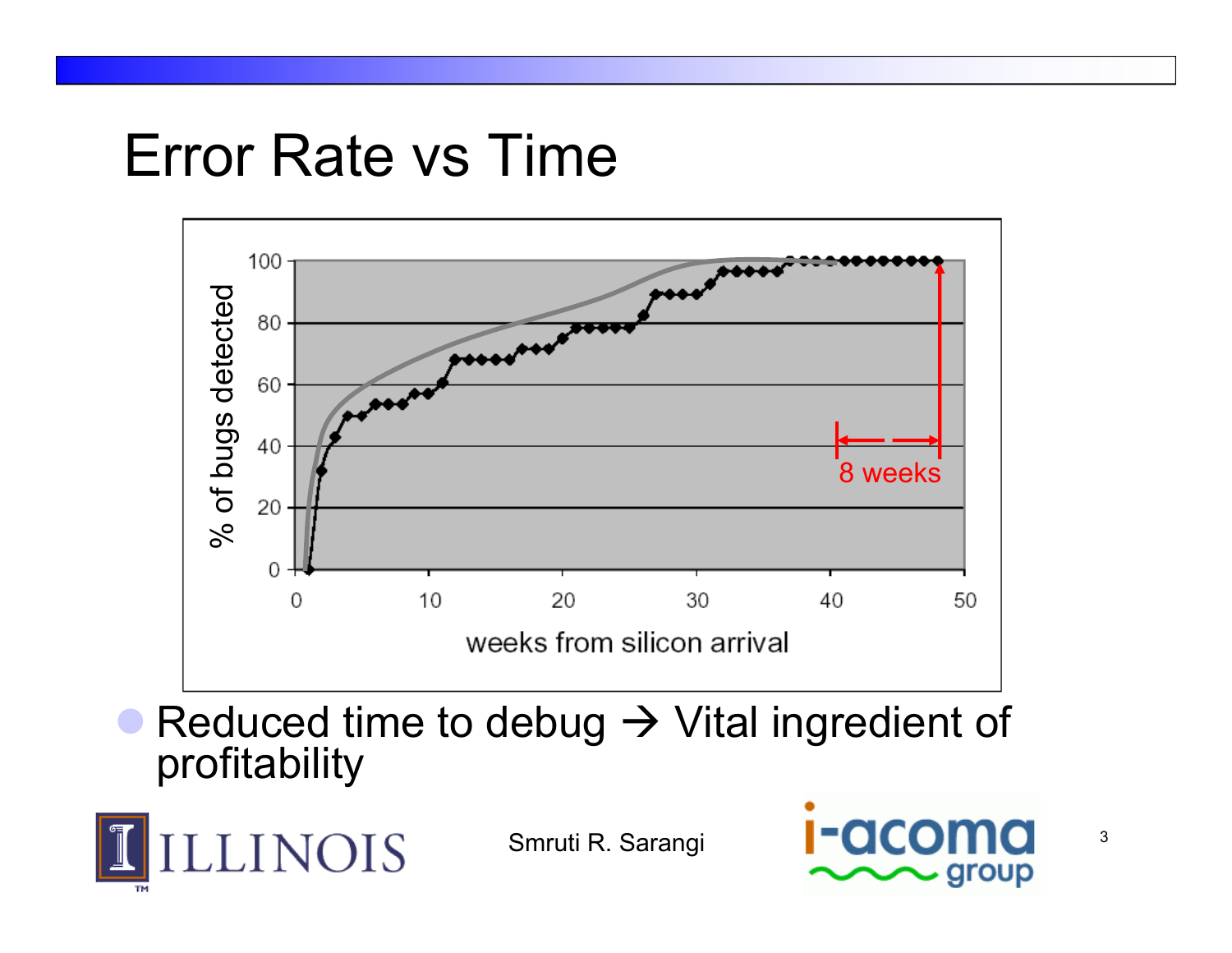# **Outline**

**• Problems in Debugging O Sources of Non-Determinism** { Handling Non-Determinism in Buses ● CADRE Architecture **• Evaluation** O Space Overhead { Performance Overhead



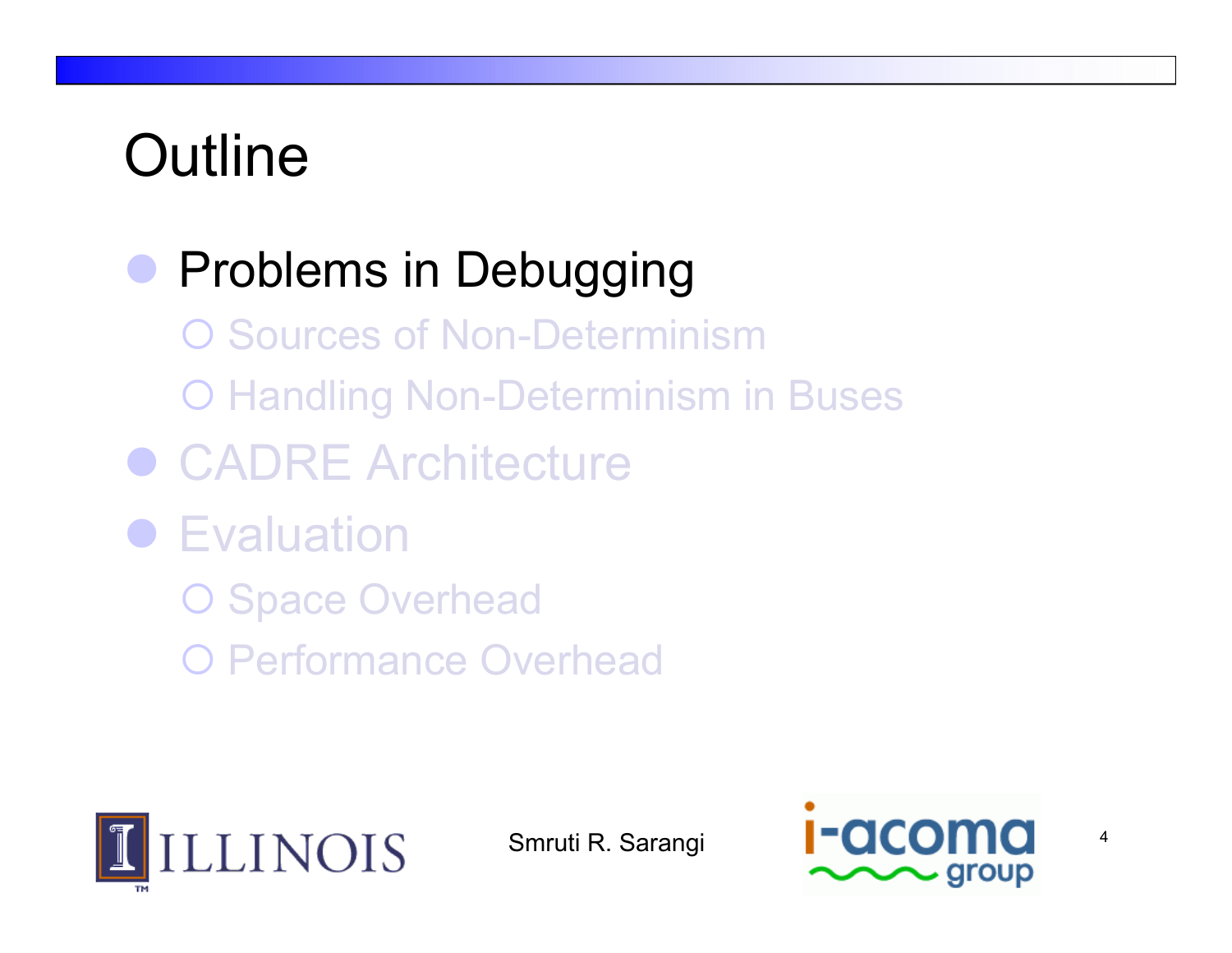# Design Bugs

- An example of a design bug in IBM G3
	- **O Power manager shuts down L1**
	- **O AND L1 is waiting for data**
	- **O AND L2 is being invalidated**
	- $\bigcirc$   $\rightarrow$  All the L2 lines might not be invalidated

#### **• Two Features**

- **O** Infrequent conditions
- Large detection latency Data corruption bugs are detected only after an observable event: program crash, HW hang, wrong output, etc.



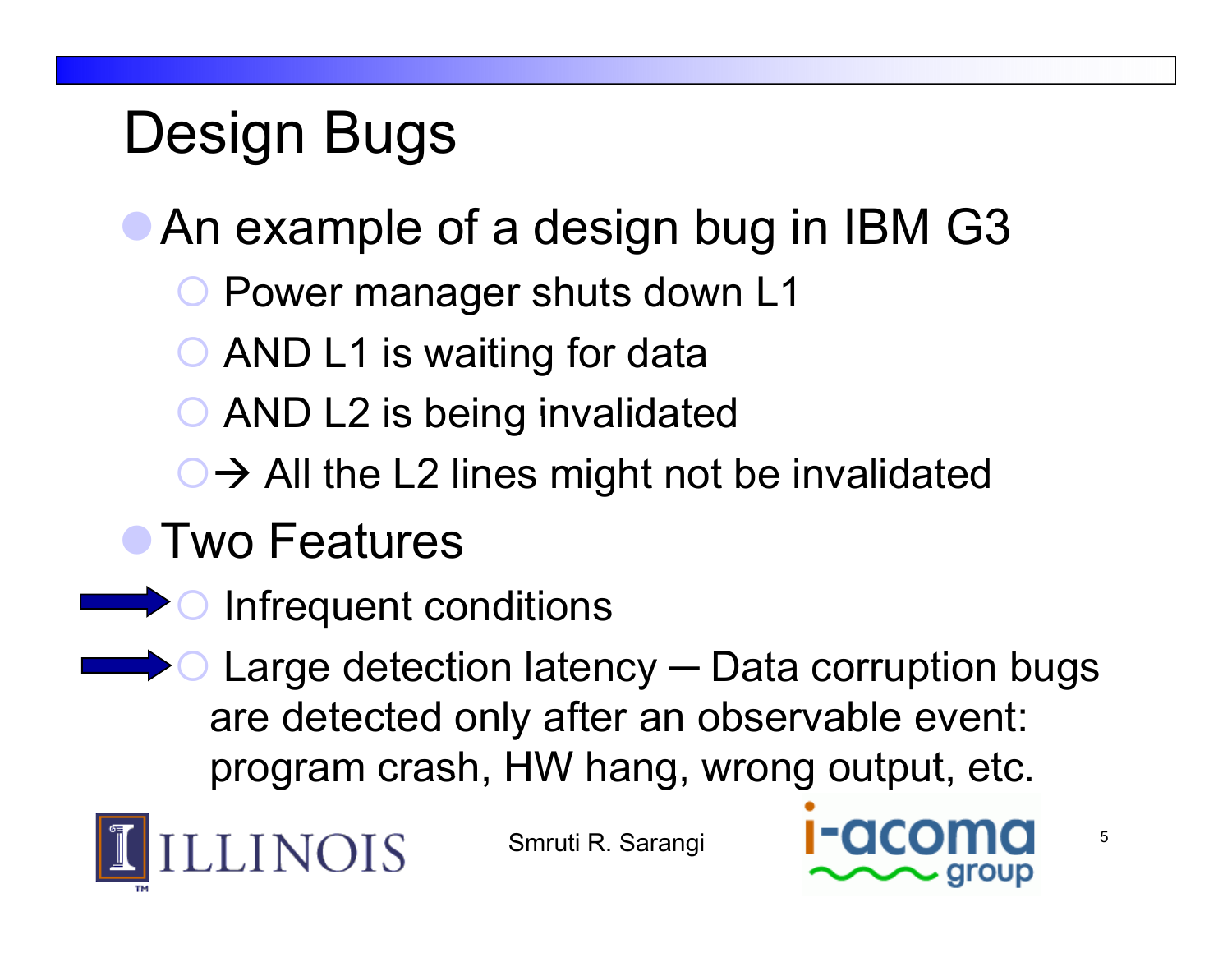# Problems in Debugging Hardware

#### Infrequent conditions

- **O RTL simulators are very slow, roughly 30 cyc/s**
- ${\color{black} \bigcirc}$ Need to test as many paths as possible
- ${\color{black} \bigcirc}$ At breakpoints transfer state to RTL simulato r
- ${\color{black} \bigcirc}$  Probably want to put it on the field and send bug reports back
- **Large detection latency** 
	- **OLarge debugging window & modest storage**
	- Some bugs are NOT reproducible



Smruti R. Sarangi



6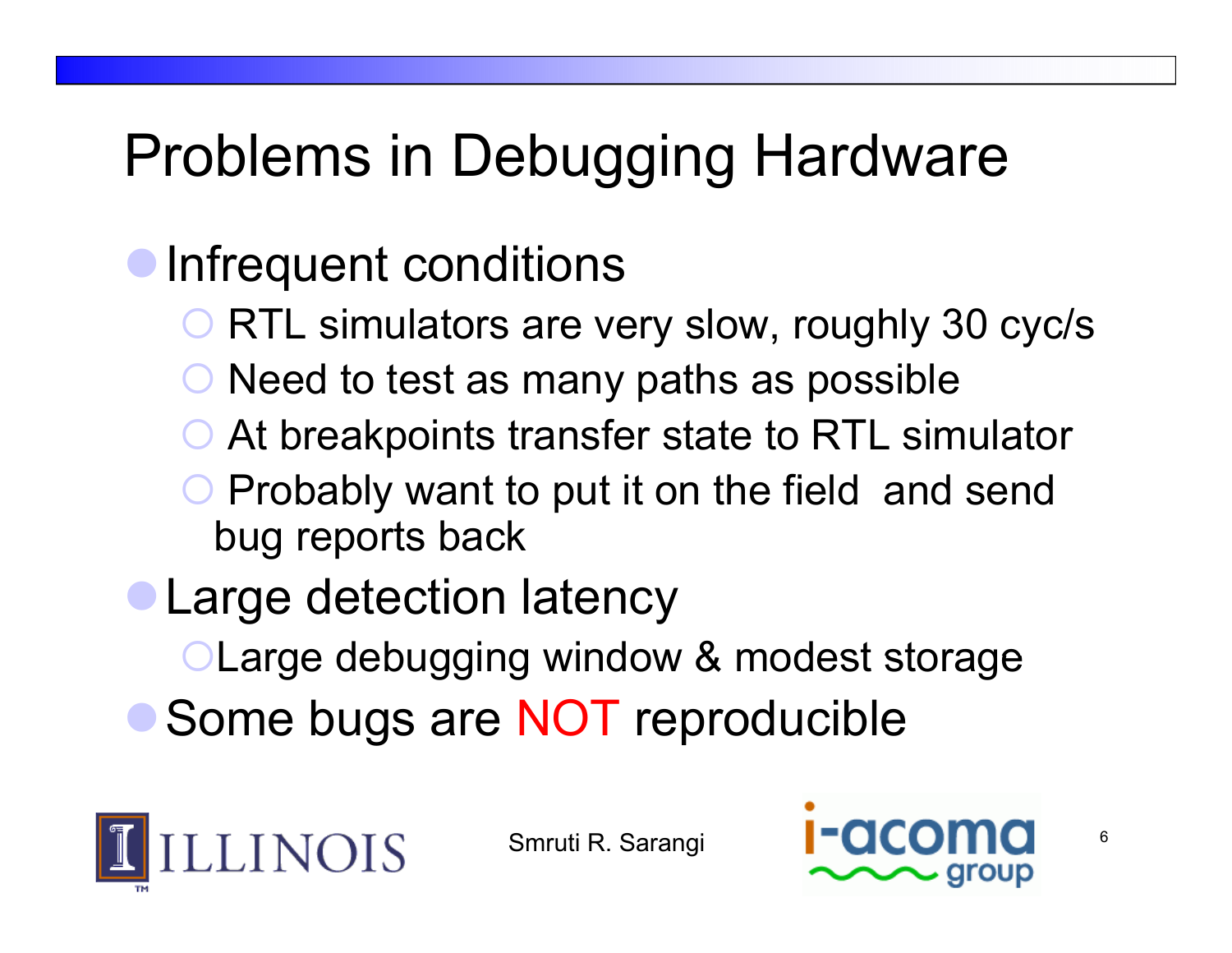## **Existing Debugging Frameworks**

**• Pentium-M debugging framework** – Golan **OLog all the signals at the pins OReplay them** 

- **Disadvantages** 
	- ${\color{black} \bigcirc}$ Expensive pin snooping electronics
	- **O** For very high speed buses
		- Hard to snoop anymore
		- Log signals inside the processor
		- $\bullet$ Extra pins required to send data to stable storage



Smruti R. Sarangi



7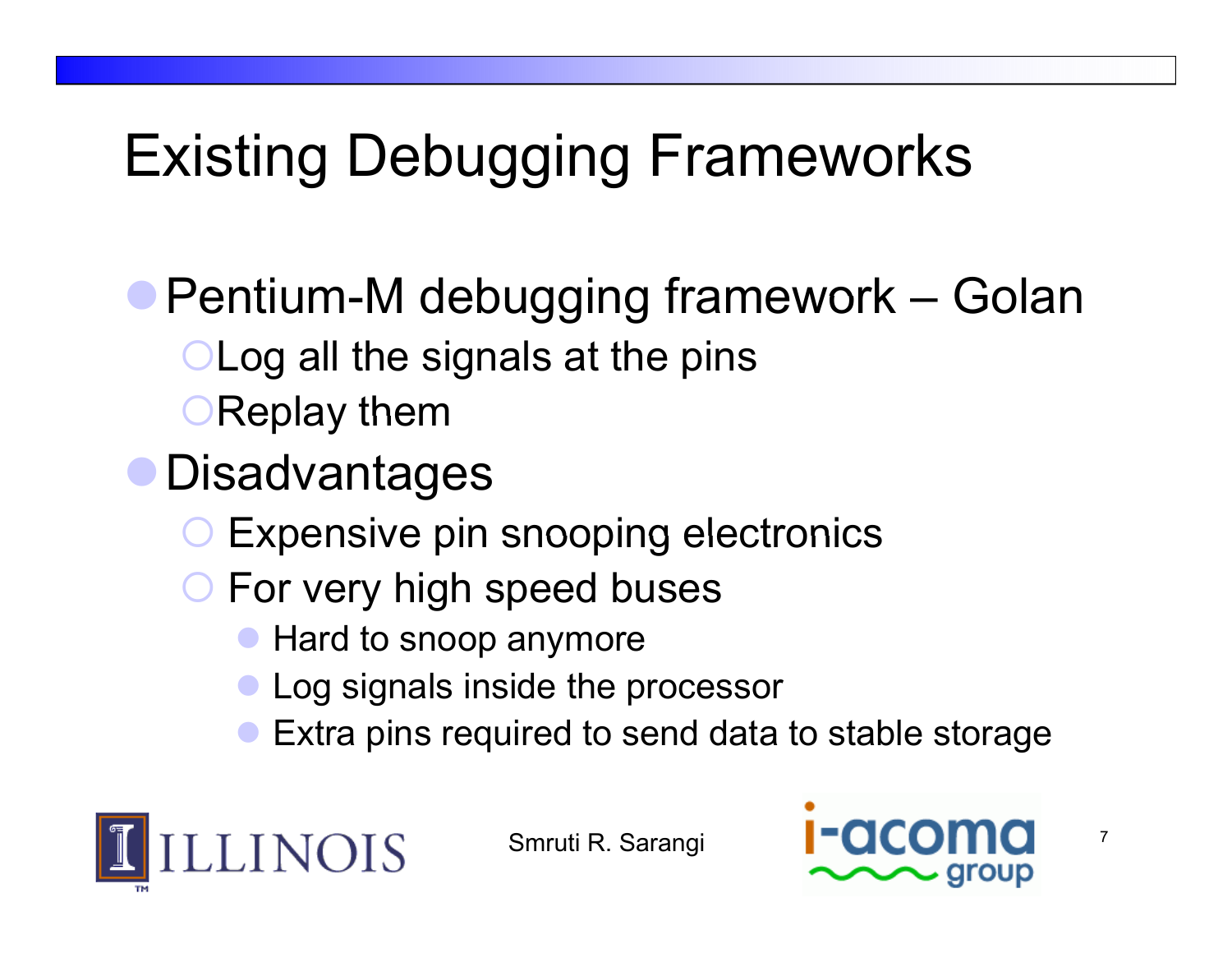

- $\bullet$ ● Agent: CMP, MCH, … . Each agent has its own clock
- $\bullet$  An input/output is *deterministic* if it is always observed at the same clock cycle w.r.t the agent.
- $\bullet$ • An agent is *deterministic* if deterministic inputs imply deterministic outputs

LINOIS

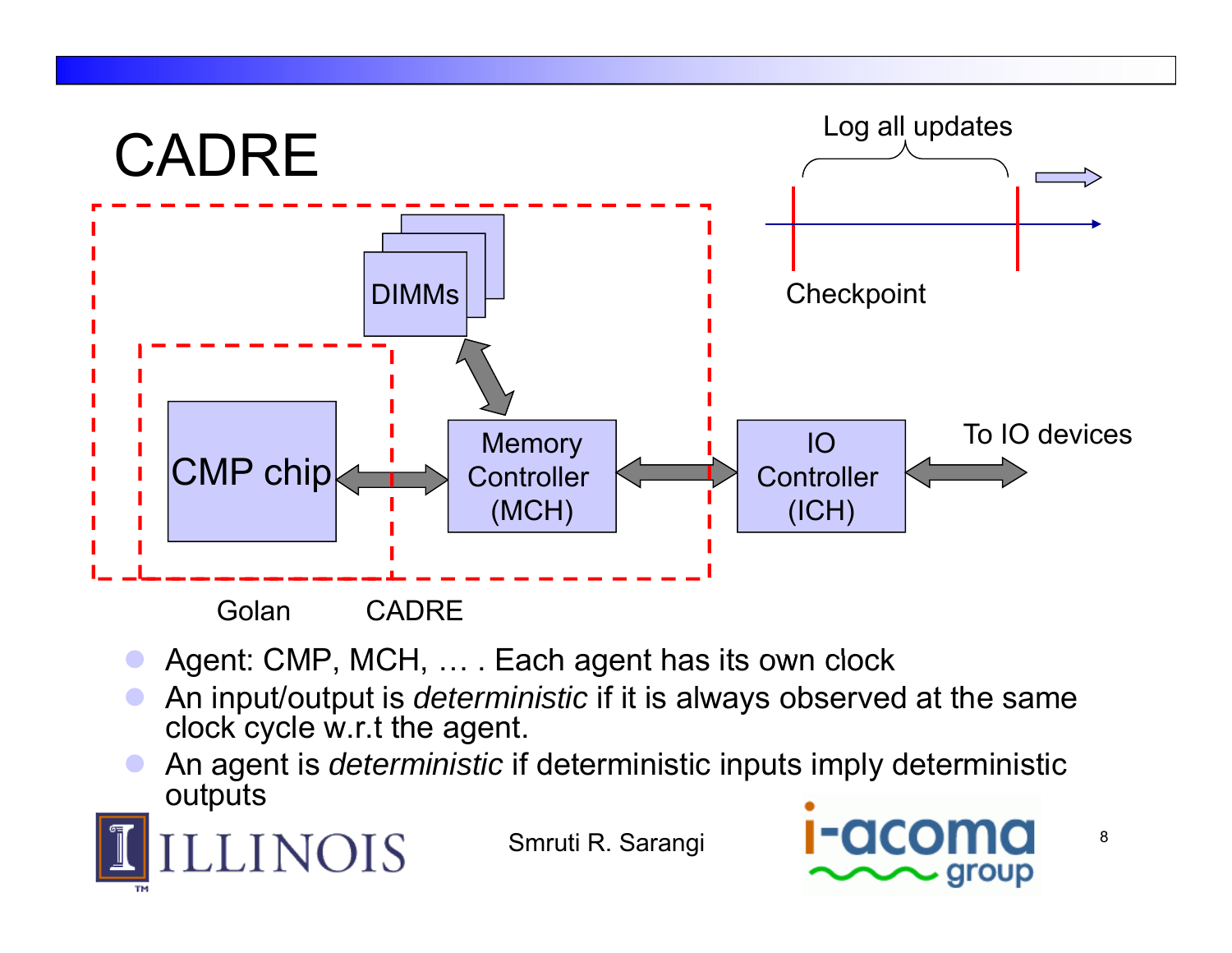# Ideal Hardware Debugger

- $\bullet$ High speed execution till the "buggy point"
- $\bullet$ **• Minimal storage & large debugging window**
- Executions are completely reproducible

|                     | <b>RTL</b>       | Golan         | <b>CADRE</b> |
|---------------------|------------------|---------------|--------------|
|                     | Simulator        |               |              |
| Speed               | <b>Very Low</b>  | <b>High</b>   | <b>High</b>  |
| <b>Storage</b>      | <b>Very High</b> | <b>High</b>   | Low          |
| Debugging<br>Window | Low              | <b>Medium</b> | <b>High</b>  |
| Reproducibility     | <b>High</b>      | <b>High</b>   | <b>High</b>  |



Smruti R. Sarangi



9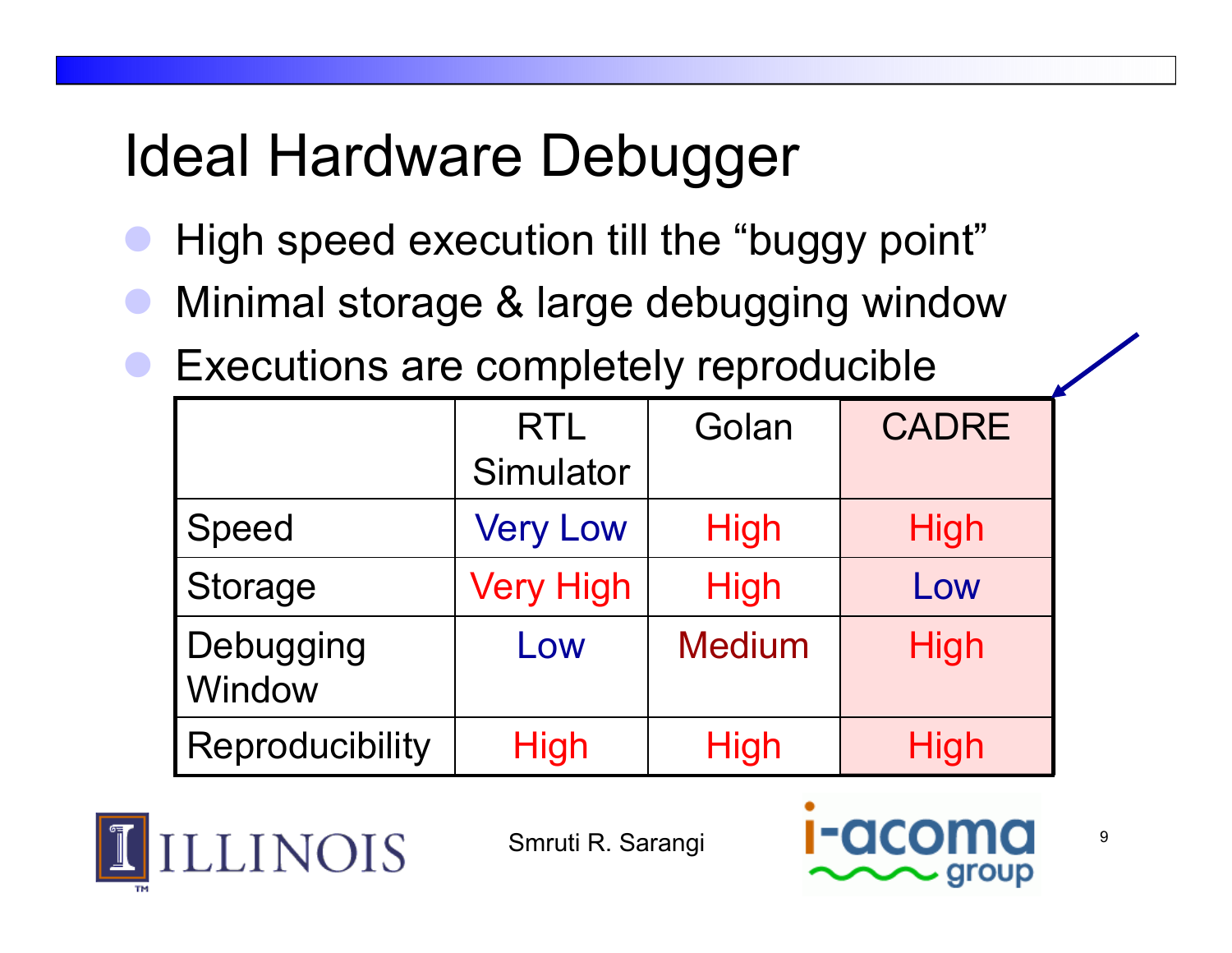# **Outline**

#### **• Problems in Debugging**

- **O** Sources of Non-Determinism
- **O Handling Non-Determinism in Buses**
- CADRE Architecture
- **Evaluation** 
	- O Space Overhead
	- { Performance Overhead



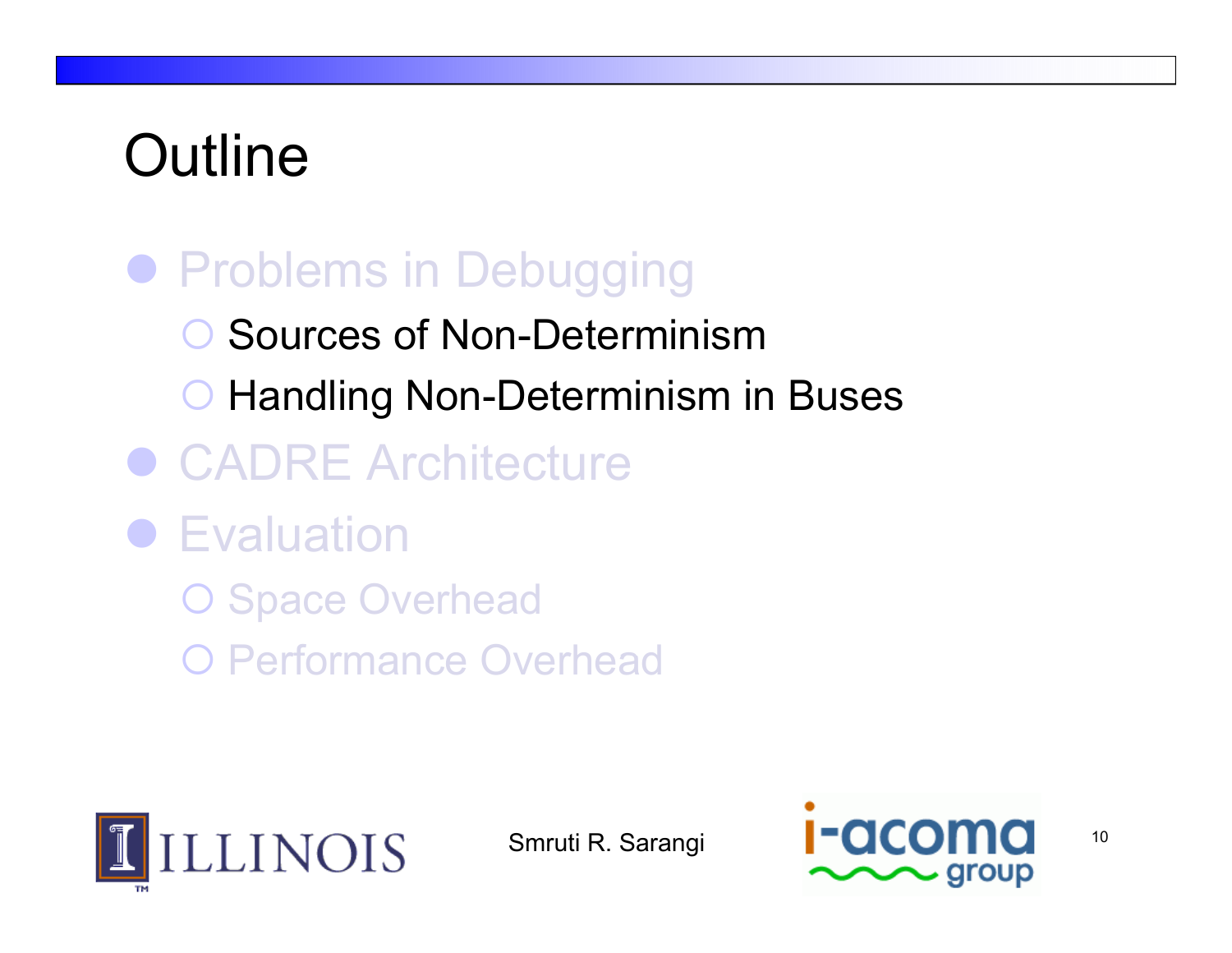## Sources of Non-Determinism

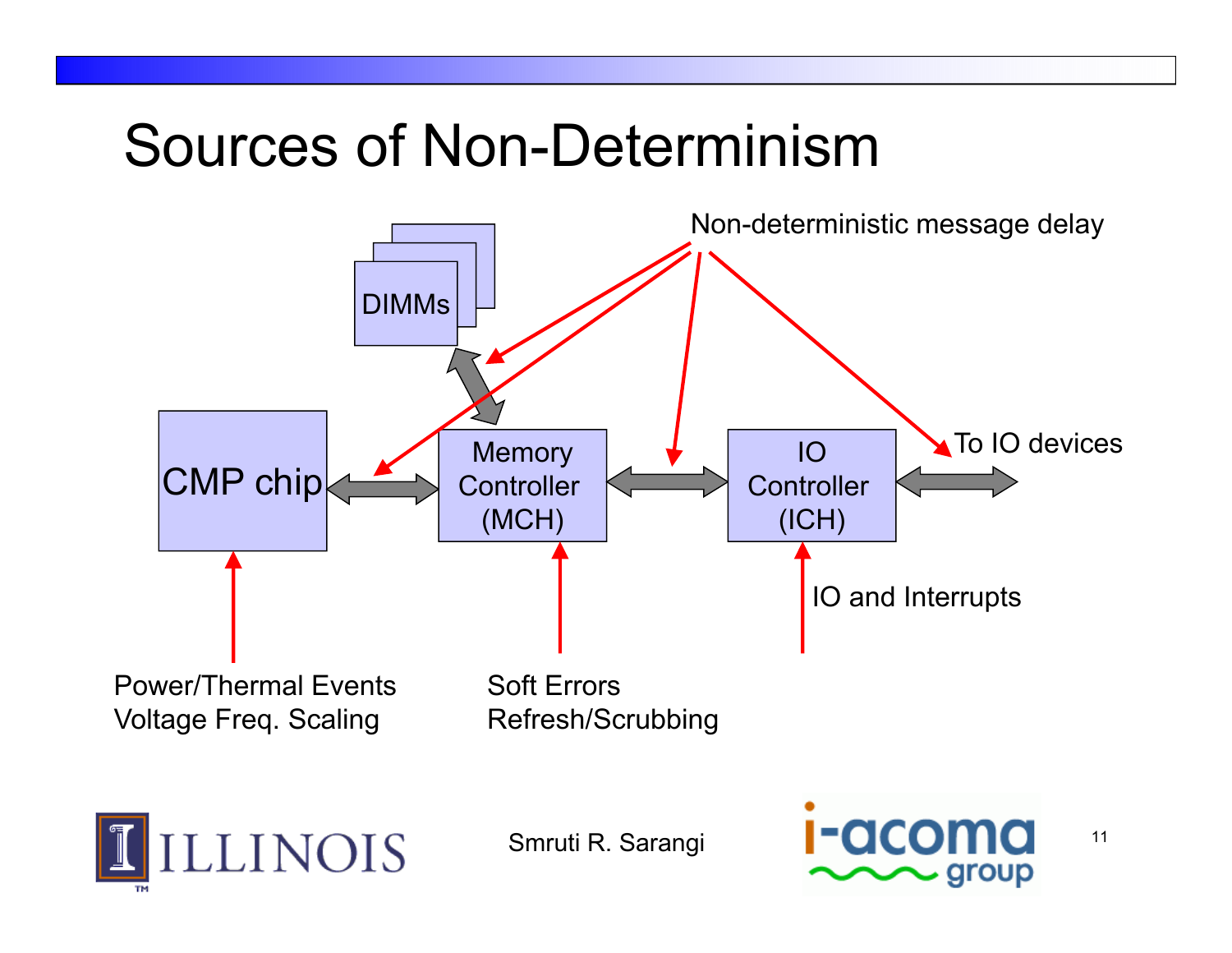## Non-Determinism in Buses



#### • The probability of non-determinism is very high for buses in the future.



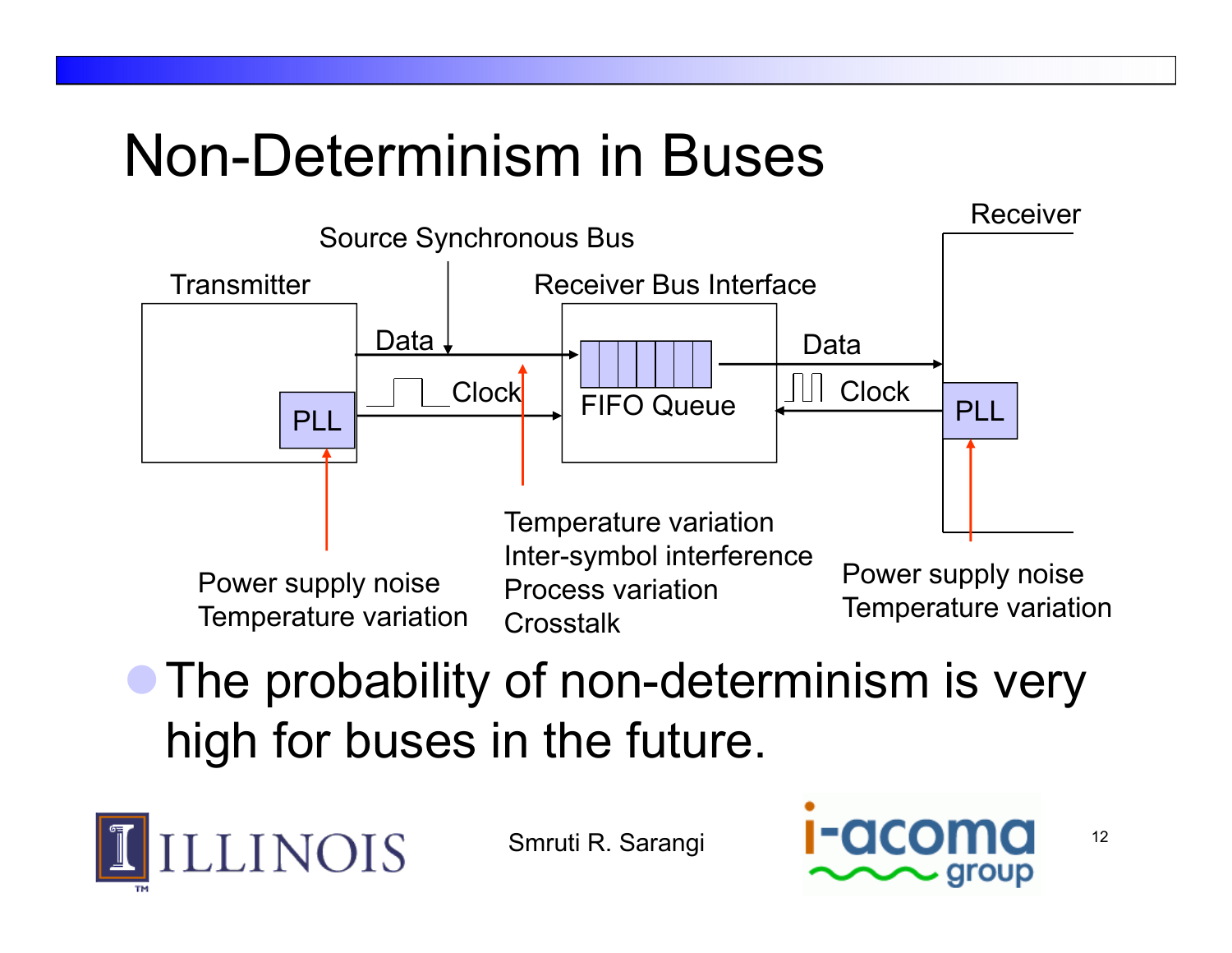# Enforcing Determinism

 $\bullet$ CPU

Design Deterministically

 $\bullet$ Properly initialize all elements

{DETRST instruction (to set <sup>a</sup> deterministic state)

**OLog all exceptions, power/thermal events** 

- $\bullet$ **Memory** 
	- **O Start every checkpoint interval with a refresh**
	- **OCheckpoint scrub register**
- $\bullet$  IO

**OLog all the data along with cycle counts** 



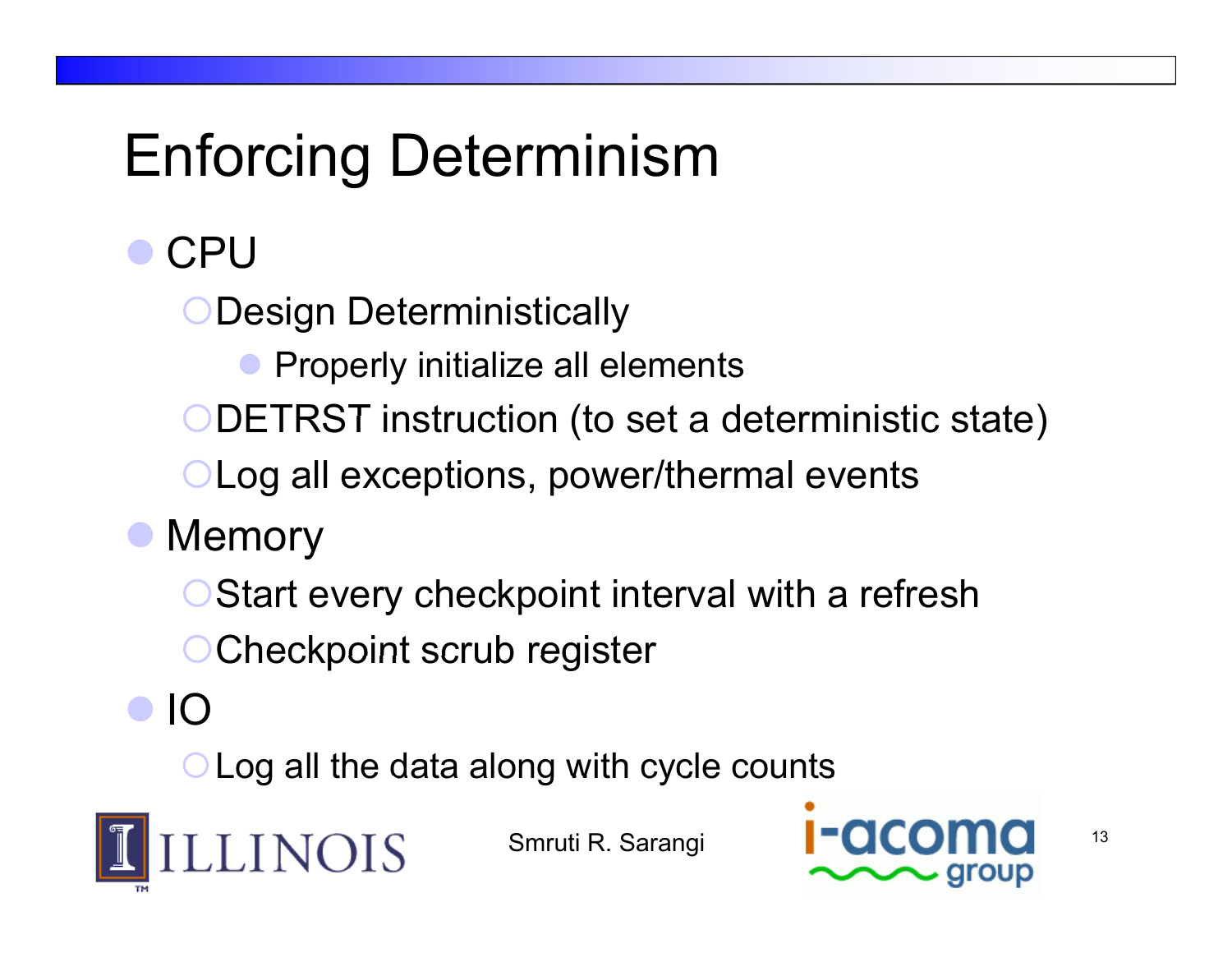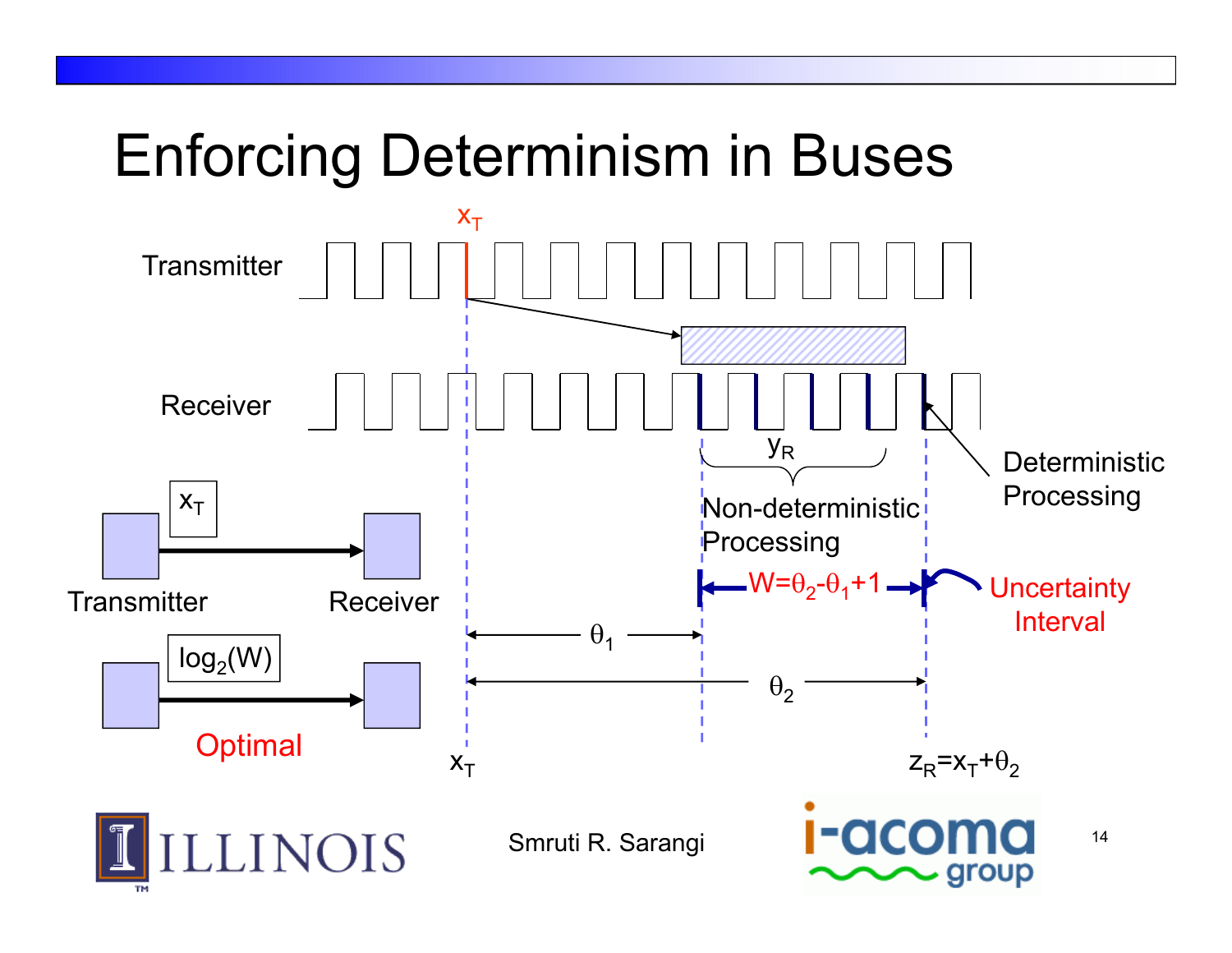## Schemes to Enforce Determinism

- $\bullet$ Assume  $f_{Transmitter} = f_{Receiver}$
- $\bullet$ Receiver needs to compute:  $z_R = x_T + \theta_2$
- $\bullet$ **• Trivial Solution: Send**  $x<sub>T</sub>$  **along with every message.**
- **Better Solution: After first message is delivered** deterministically
	- ${\color{black} \bigcirc}$  $\circlearrowright$  Transmitter sends a message every cycle
	- ${\color{black} \bigcirc}$  Receiver then processes the messages at the rate of transmission
	- **O** Disadvantages
		- **This scheme requires a line between all pairs of nodes**
		- $\bullet$  A receiver has to be aware of all the transmitters



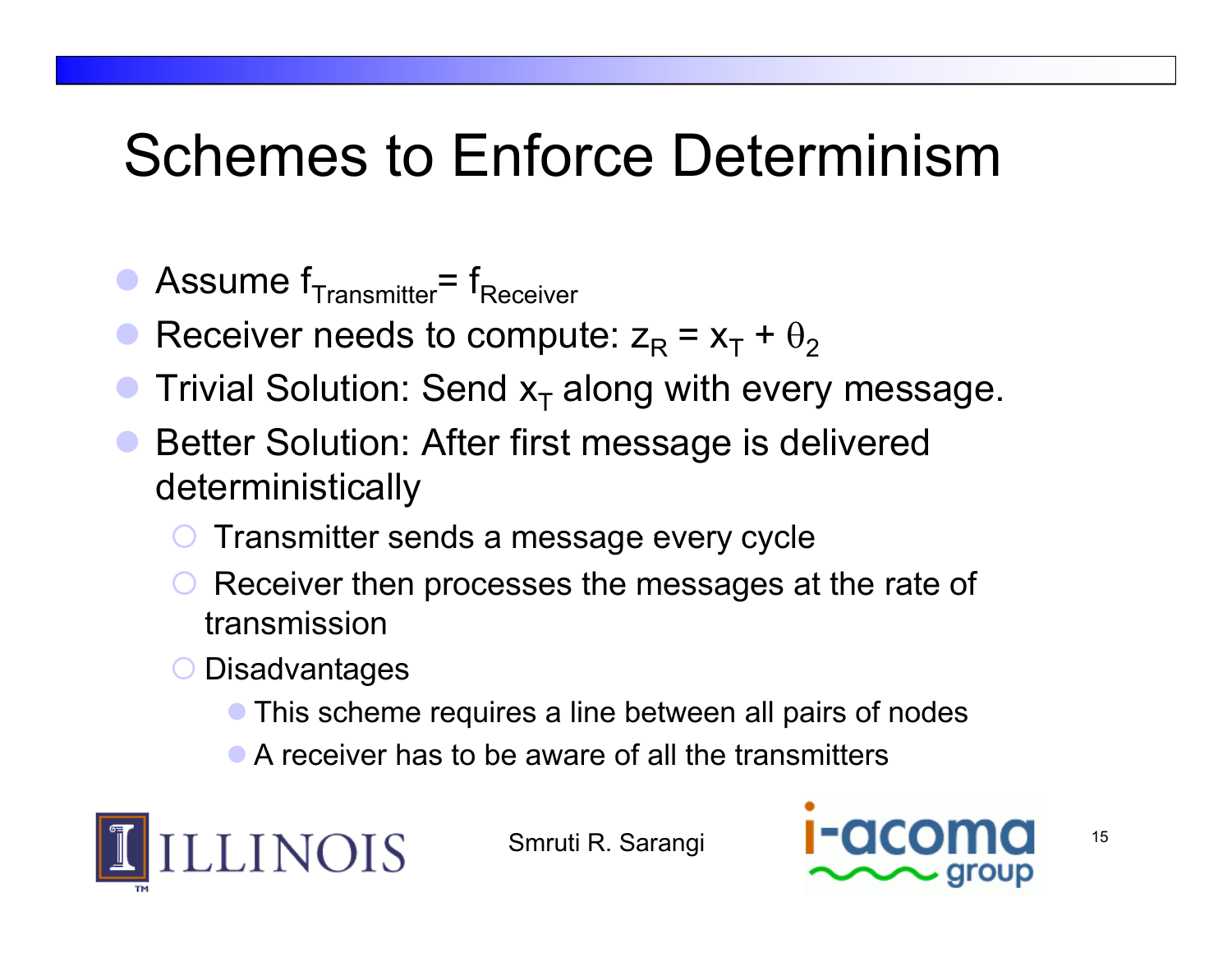#### Offset Scheme

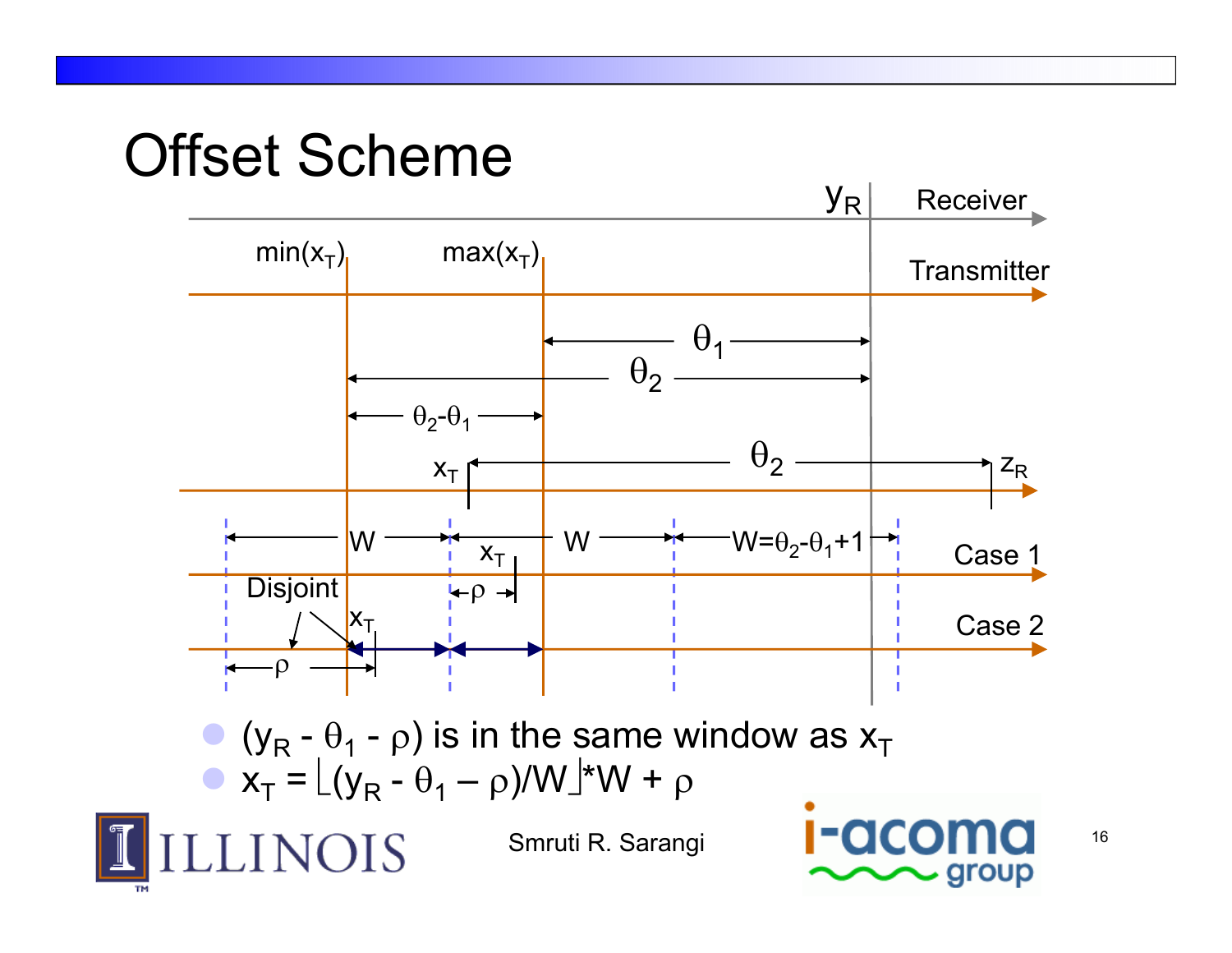#### Implementation of Offset Scheme

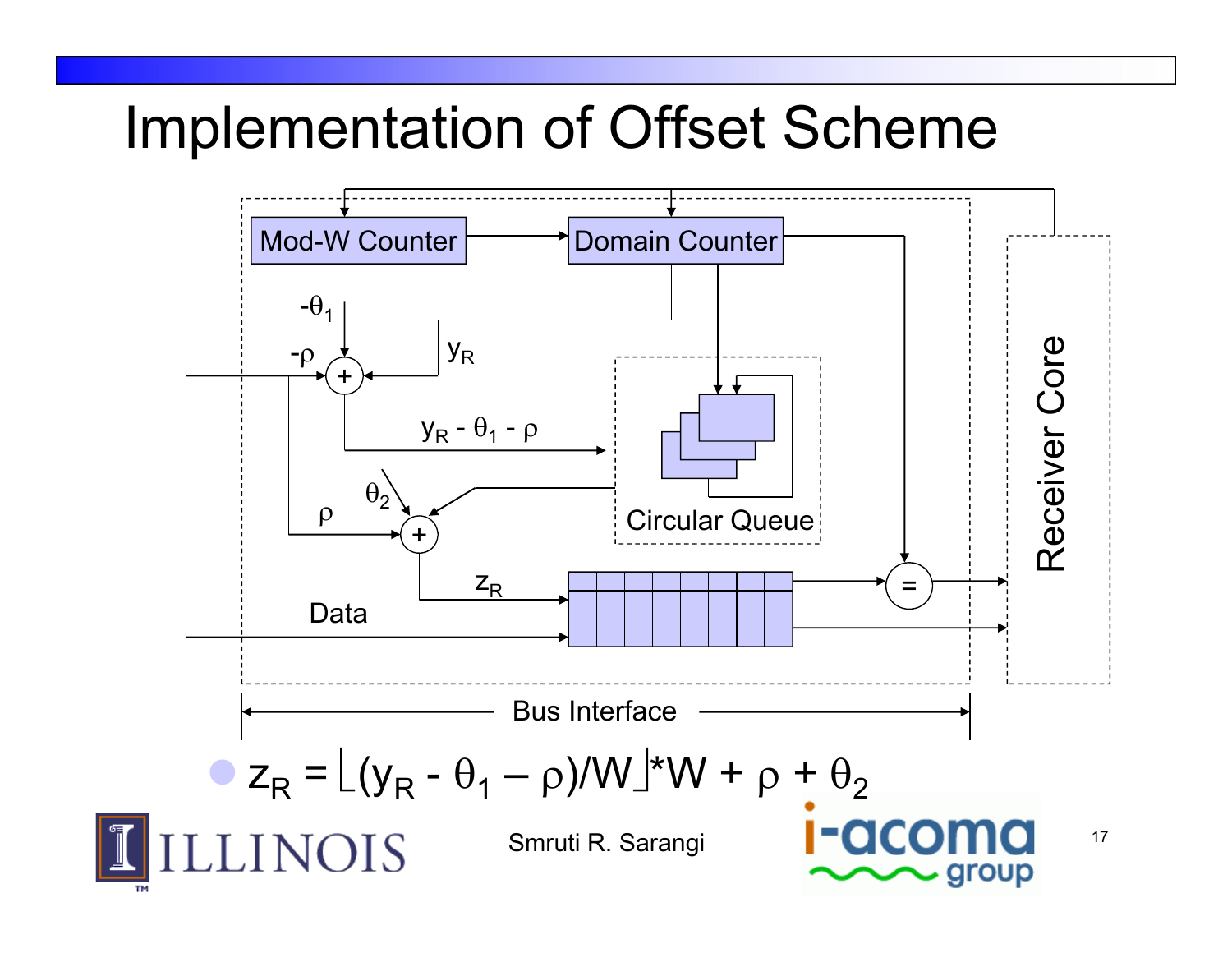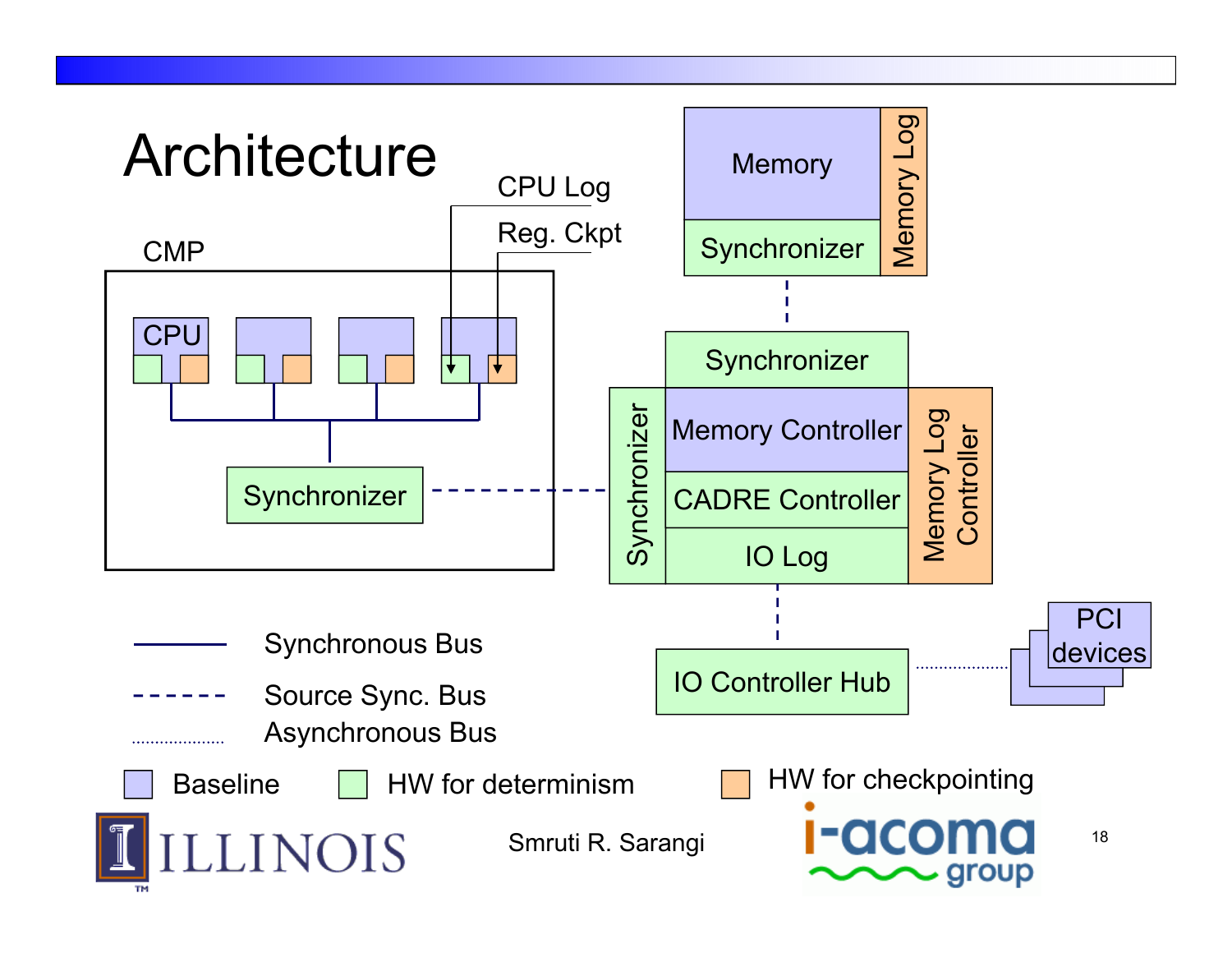# **Outline**

**• Problems in Debugging O Sources of Non-Determinism** { Handling Non-Determinism in Buses ● CADRE Architecture **• Evaluation Space Overhead O** Performance Overhead



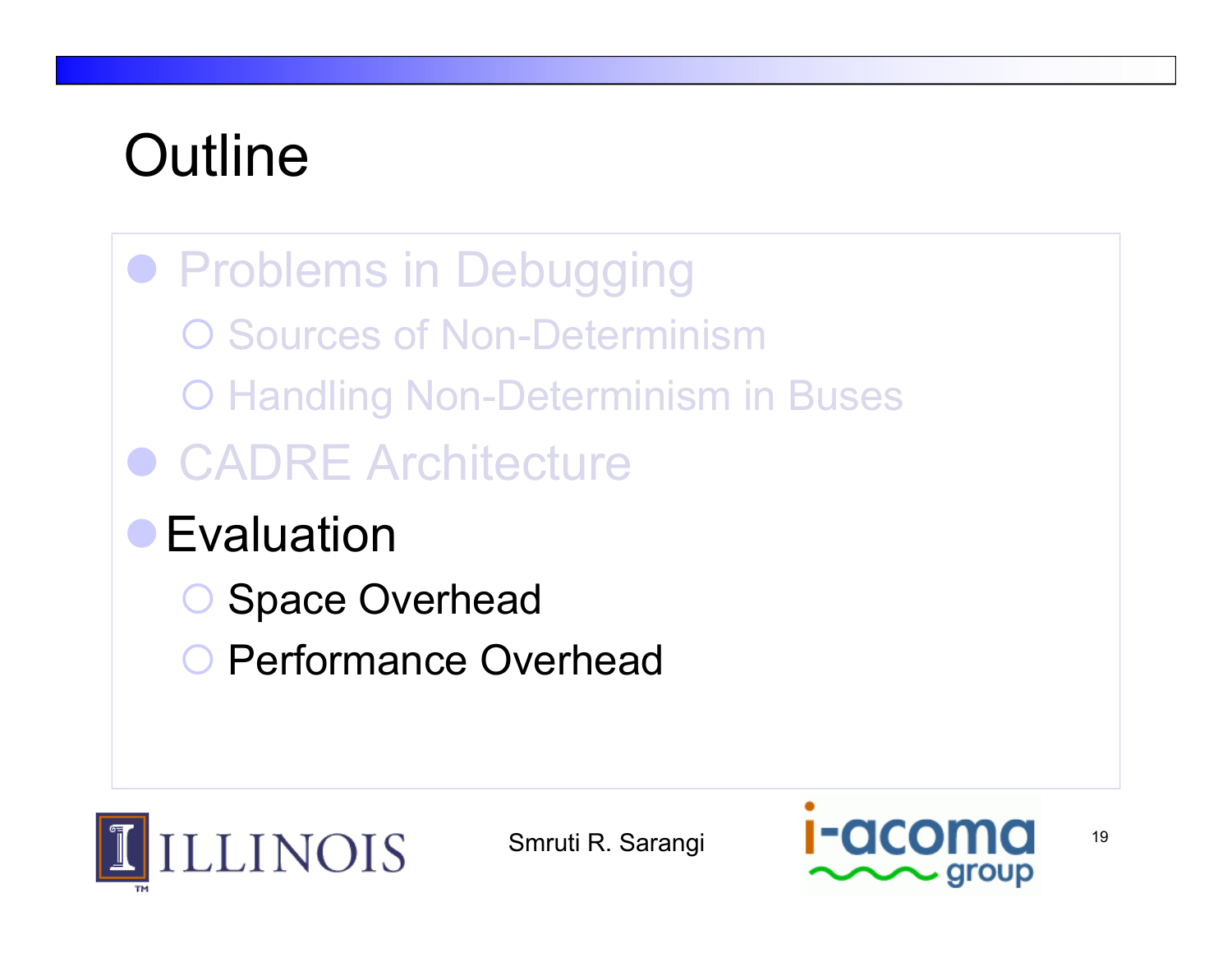# Evaluation – CADRE

#### $\bullet$ **Configuration**

- **O 2.8 GHz dual proc. Pentium-4 Xeon server with** hyper-threading
- ${\color{black} \bigcirc}$ Intel E7525 chipset with 800 MHz FSB
- ${\color{black} \bigcirc}$ We estimate the overheads of a 4-processor CMP
- ${\color{black} \bigcirc}$ Benchmarks – Spec: Int, FP, JBB, OMP and Web
- $\bullet$  To estimate overheads
	- ${\color{black} \bigcirc}$ Reconfigure MCH and ICH
	- ${\color{black} \bigcirc}$ Use memory mapped IO to access PCIX registers
	- ◯ See our paper in WARP '06 (workshop along with ISCA '06)



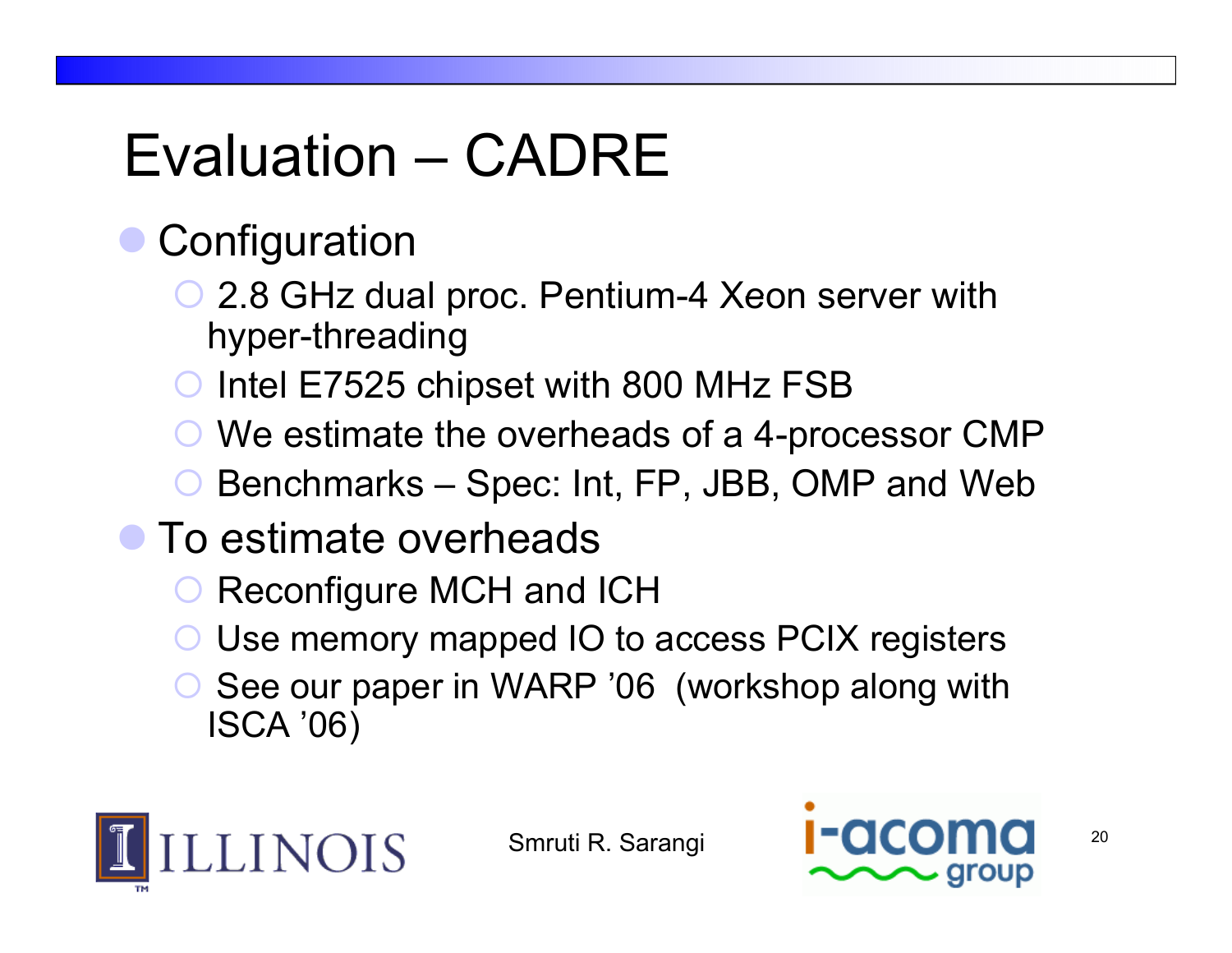## Space Overhead

- $\bullet$ Space overhead of mem. checkpointing
	- { SafetyNet : 50MB/s/proc
	- ${\color{black} \bigcirc}$ O Revive: 38-120 MB/s/proc
	- ${\color{black} \bigcirc}$ average IO bandwidth – 100 kB/s
- $\bullet$  Design Point
	- ${\color{black} \bigcirc}$ 1 sec checkpoint interval
	- $\bigcirc$  50 MB  $*$  4 = 200 MB for memory ckpt.
	- 4 MB log for IO traffic



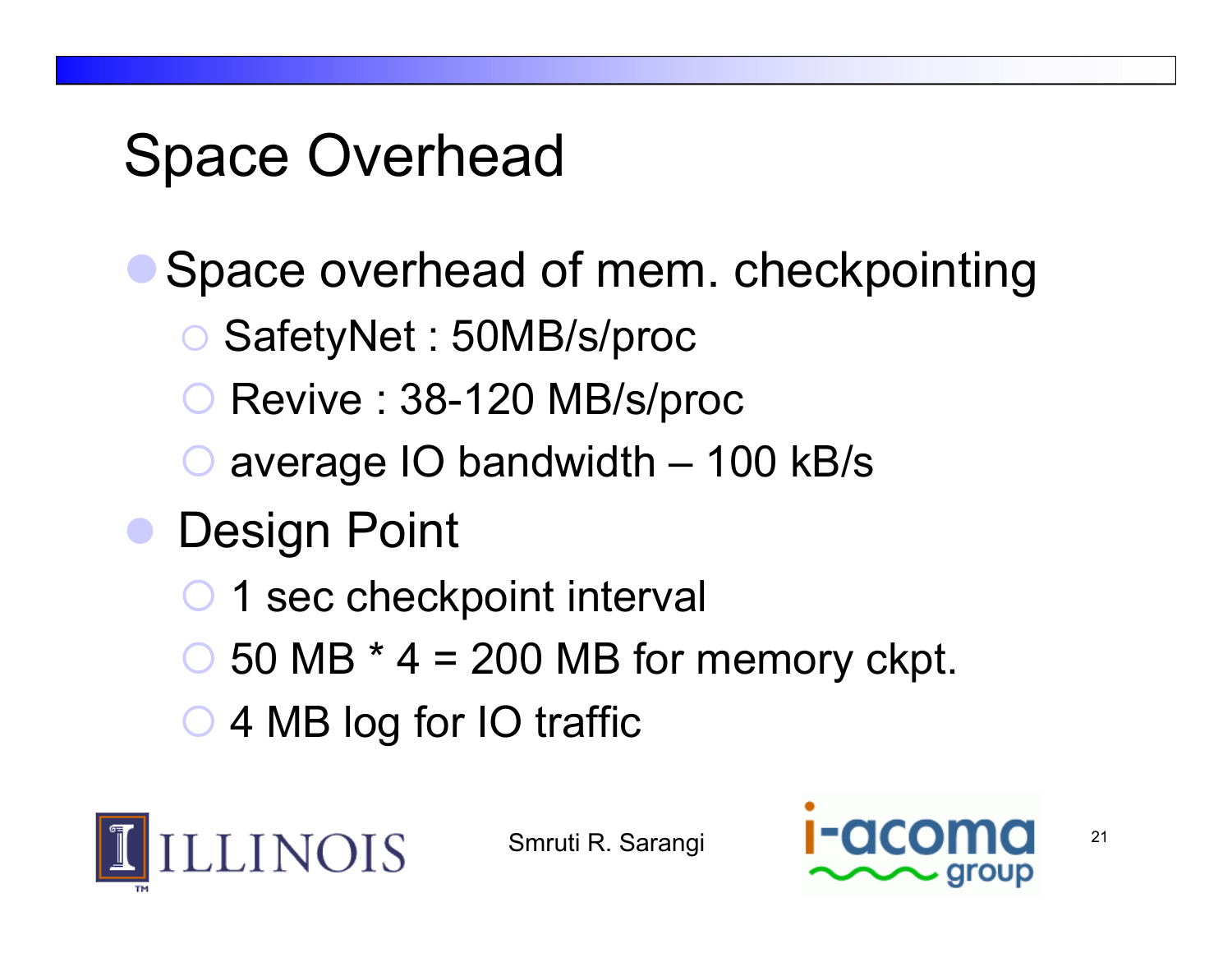## Performance Overhead

- **Periodic cache flushing overhead for proc.** checkpointing.
	- ${\color{black} \bigcirc}$ ○ negligible — once per second
- **For every message assume worst case** delay  $\rightarrow$  increase bus latency
	- ${\color{black} \bigcirc}$ assume 1-4 (MCH) cycles of non-determinism
	- ${\color{black} \bigcirc}$  $\circ$  add an extra 1-4 cycles of bus latency
	- ${\color{black} \bigcirc}$  Increase programmable read pointer delay, clock guard band, RAS-CAS delay



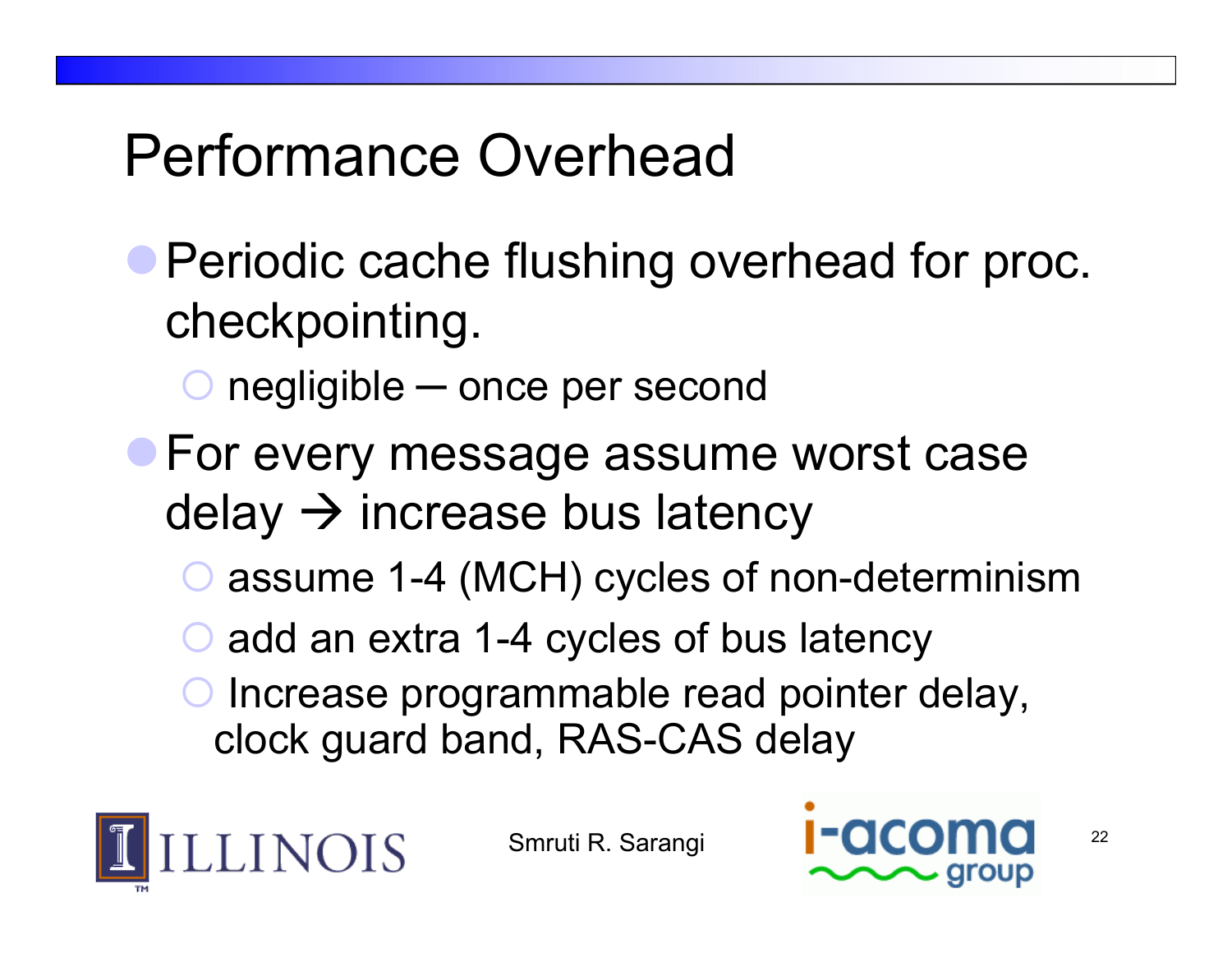#### Performance - II

**LINOIS** 



- $\bullet$ ● With a 1 sec. ckpt. interval, CADRE has a 1% slowdown and requires 200 MB of storage
- $\bullet$ **• As compared to 64 ms for Golan for same overheads**

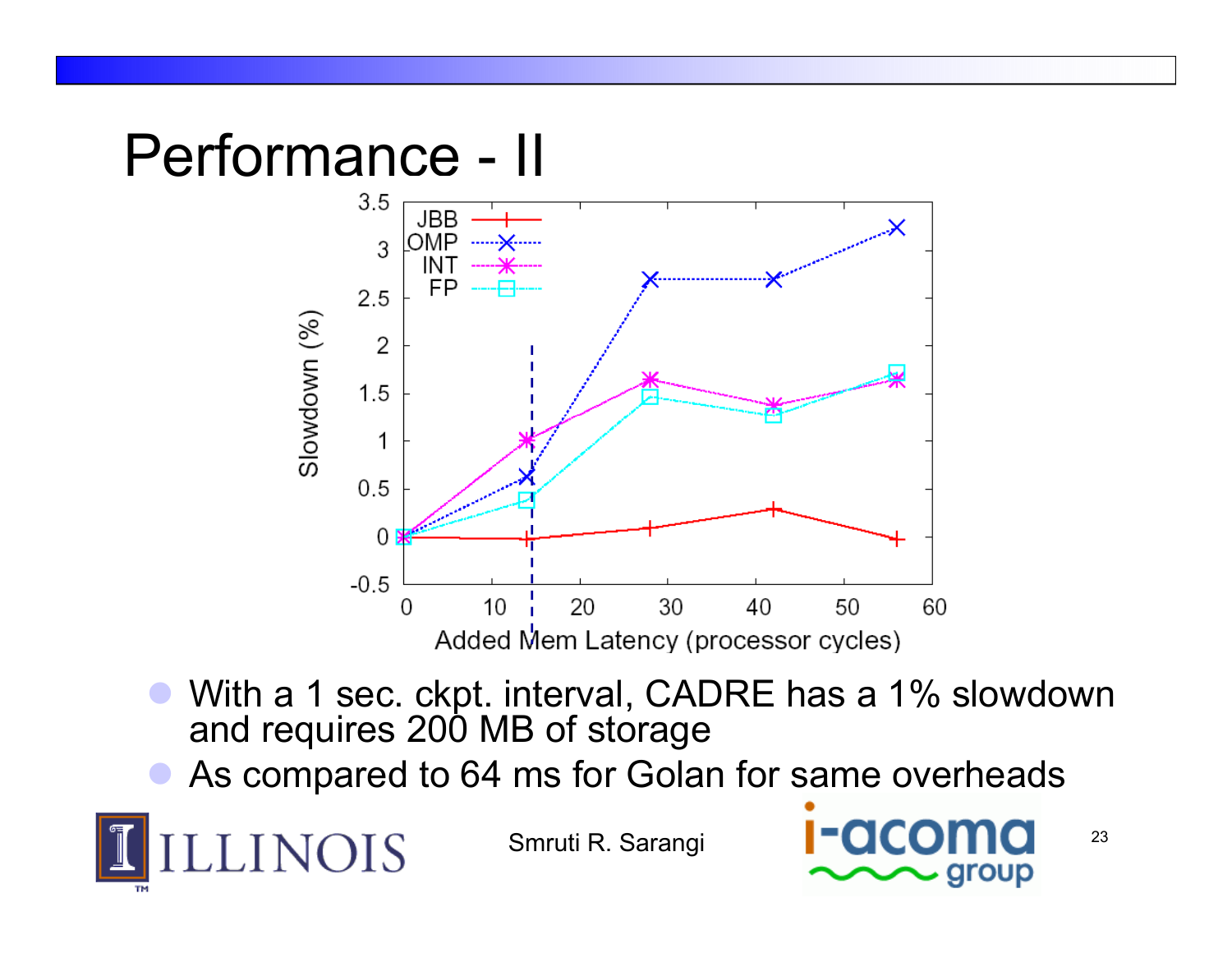# Using CADRE

**• Hardware debugging** 

- ${\color{black} \bigcirc}$ Record and replay executions
- ${\color{black} \bigcirc}$ Transfer state to an RTL simulator
- ${\color{black} \bigcirc}$ Use scan chains to observe certain latches
- ${\color{black} \bigcirc}$  Use CADRE in deployed systems in the field  $\bullet$ Send a hardware core dump back to the vendor
- Lock-stepped execution in TMR systems
- Software debugging CADRE hardware guarantees determinism